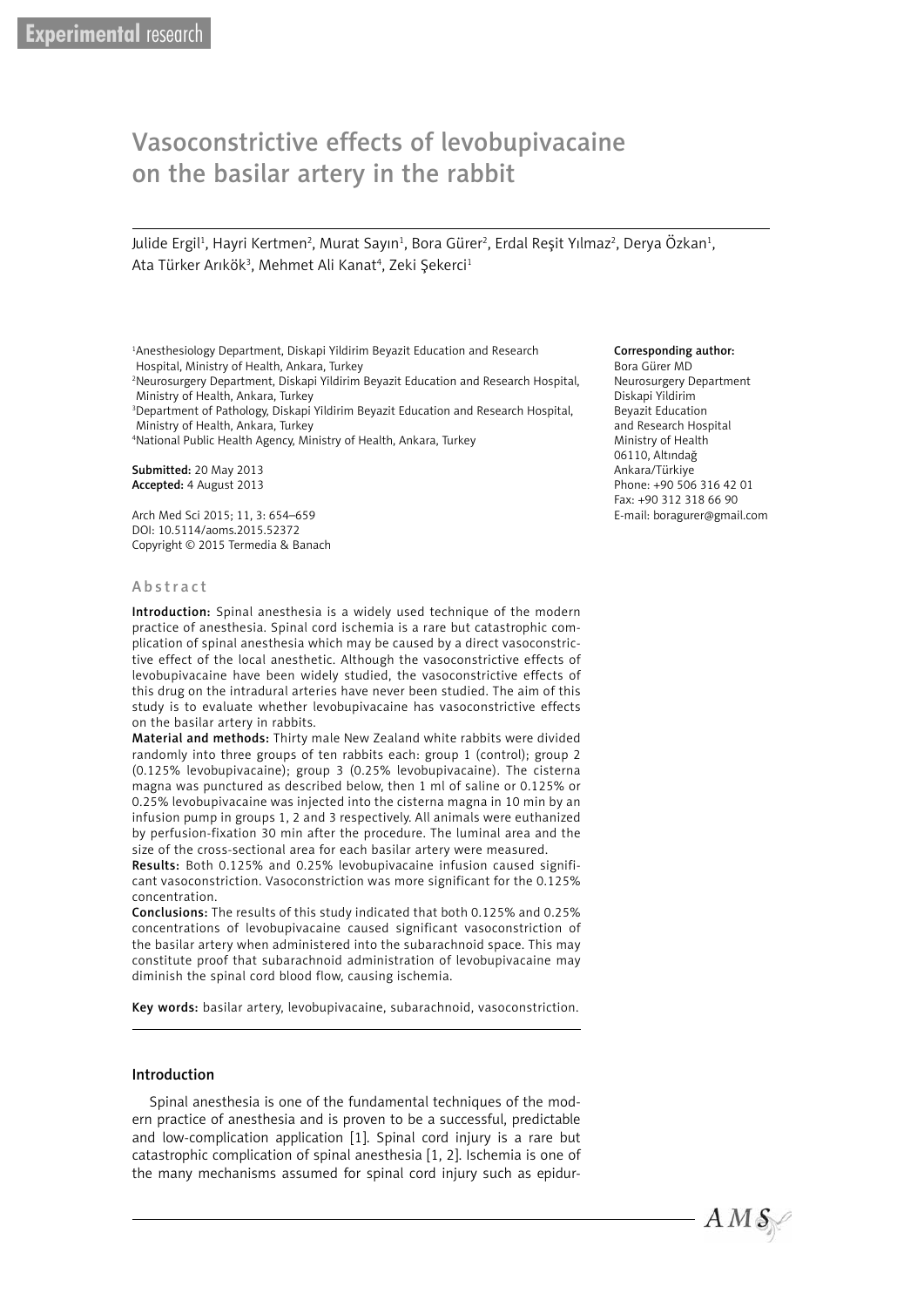al hematoma, cauda equina syndrome, epidural abscess, trauma and chemical contamination of local anesthetic solutions [1, 2].

Levobupivacaine is a relatively newly developed long-acting amide-type local anesthetic with a clinical profile similar to bupivacaine with a greater margin of safety and reduced systemic toxicity [3, 4]. Levobupivacaine in 0.25% or lower concentration is claimed to have vasoconstrictive activity over rat aorta [3, 5–7], blood vessels of rat sciatic nerve [8], peripheral vessels of the human skin [9, 10], and in patients undergoing tonsillectomy [11] and nasal surgery [12].

Although vasoconstrictive effects of levobupivacaine have been widely studied, the vasoconstrictive effects of this drug on the intradural arteries have never been studied. The aim of this study is to evaluate whether levobupivacaine has vasoconstrictive effects on the basilar artery in rabbits.

## Material and methods

## Experimental groups

Animals' care and all experiments were in concordance with the European Communities Council Directive of November 24, 1986 (86/609/EEC) on the protection of animals for experimental use. All experimental procedures used in this investigation were reviewed and approved by the ethical committee of Ankara Education and Research Hospital. Thirty male New Zealand white rabbits weighing 2900–3400 g were divided randomly into three groups of ten rabbits each:

Group 1: Control group (*n* = 10); a sham surgery group. In this group, after induction of anesthesia, the cisterna magna was punctured as described below and 1 ml of physiological saline (0.9% NaCl) was injected into the cisterna magna in 10 min by infusion pump after removal of the same amount of cerebrospinal fluid (CSF).

Group 2: Low-dose group  $(n = 10)$ ; the cisterna magna was punctured as described below and 1 ml of 0.125% levobupivacaine (Chirocaine, Abbott Turkiye, Turkey) was injected into the cisterna magna in 10 min by an infusion pump (Perfusor Space Infusion System, B. Braun Melsungen AG, Germany) after removal of the same amount of CSF.

Group 3: High-dose group  $(n = 10)$ ; the cisterna magna was punctured as described below and

1 ml of 0.25% levobupivacaine (Chirocaine, Abbott Turkiye, Turkey) was injected into the cisterna magna in 10 min by an infusion pump (Perfusor Space Infusion System, B. Braun Melsungen AG, Germany) after removal of the same amount of CSF.

# Anesthesia and surgical procedure

The animals were kept at optimal (18–21°C) room temperature and fed with standard diet where a 12-h light-dark cycle was implemented. Free access to food and water was allowed. The animals were anesthetized by intramuscular administration of 70 mg/kg ketamine (Ketalar, Parke Davis Eczacıbaşı, Turkey) and 5 mg/kg xylazine (Rompun, Bayer, Turkey) combination. The trachea was intubated with a 3.0 mm cuffed tube, and mechanical ventilation was accomplished with a Servo 900C ventilator (Siemens, Erlangen, Germany) to maintain normocarbia at a fraction of inspired oxygen of 0.3. All the animals were kept intubated until the perfusion-fixation was performed. Arterial blood samples for  $PO_2$  and  $PCO<sub>2</sub>$  were taken from each animal from the catheterized ear arteries for blood gas analysis during the procedures, and only those animals with  $PO<sub>2</sub>$ greater than 70 mm Hg and PCO<sub>2</sub> lesser than 40 mm Hg were included in the study. Heart rate and arterial blood pressure were measured using an ear arterial catheter. Physiological parameters of the experimental groups are summarized in Table I. Core body temperature was monitored rectally and maintained at 37 ±0.5°C with a heater.

## Drug infusion

The head of the rabbit was extended in the prone position. A midline nuchal incision was made, and dermal and subdermal tissues, fascia and paravertebral muscles were dissected to expose the atlanto-occipital membrane. A 25-gauge needle was inserted through the dura mater and the arachnoid membrane into the cisterna magna; 1 ml/kg of CSF was withdrawn and an equal volume of drug was injected into the cisterna magna within 10 min with an infusion pump (Perfusor Space Infusion System, B. Braun Melsungen AG, Germany). The animals were then placed in a headdown position at 30° for 30 min to hold the drug in the basal cisterns.

Table I. Physiological parameters of the experimental groups

| Group     | n  | рH              | PO,        | PCO.           | <b>MABP</b> | ΗR          |
|-----------|----|-----------------|------------|----------------|-------------|-------------|
| Control   | 10 | $7.45 \pm 0.01$ | $92 + 3.0$ | $34.9 \pm 1.0$ | $98 + 2.4$  | $170 + 4.5$ |
| Low-dose  | 10 | $7.46 \pm 0.02$ | $94 + 2.4$ | $34.5 \pm 1.1$ | $96 + 3.5$  | $171 + 4.9$ |
| High-dose | 10 | $7.44 \pm 0.01$ | $94 + 2.1$ | $35.5 \pm 0.9$ | $97 + 2.0$  | $168 + 3.4$ |

*Data are expressed as mean ± SD. None of the values were statistically significant between the groups (p > 0.05). MABP – mean arterial blood pressure (mm Hg), HR – heart rate (beats per minute).*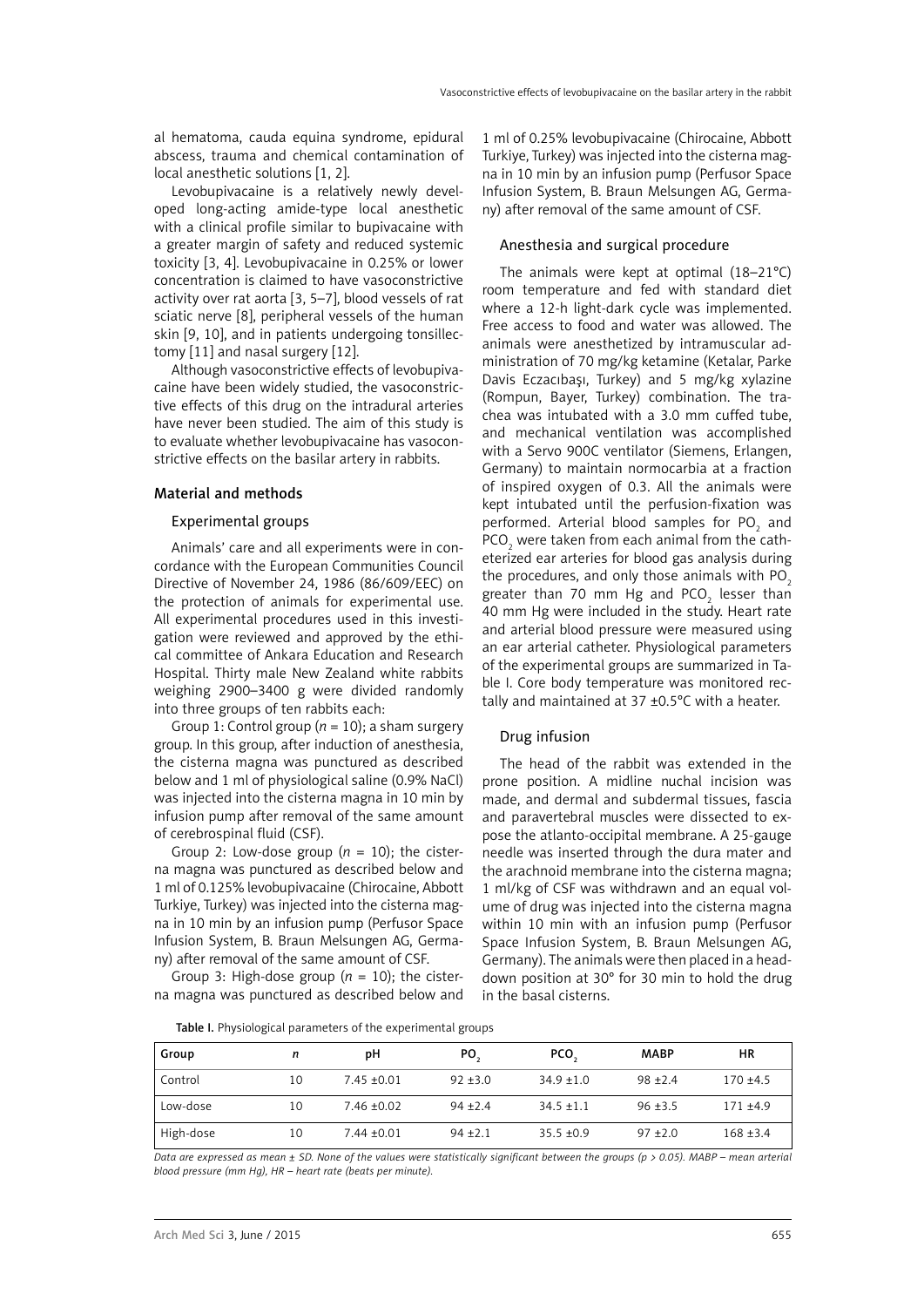Julide Ergil, Hayri Kertmen, Murat Sayın, Bora Gürer, Erdal Reşit Yılmaz, Derya Özkan, Ata Türker Arıkök, Mehmet Ali Kanat, Zeki Şekerci

## Perfusion-fixation

All animals were euthanized by perfusion-fixation 30 min after completion of the injection. The anesthesia was continued for all the animals as described above. All the animals were monitored for blood pressure and blood gas analysis. When satisfactory respiratory parameters were obtained, a thoracotomy was performed, the left ventricle cannulated, the right atrium opened widely and the descending thoracic aorta clamped. After perfusion with 300 ml of physiological saline, a fixative was perfused (10% formaldehyde, 200 ml). Perfusion was performed at a standard height of 100 cm from the chest. The brains were removed and stored in formaldehyde solution at 4°C overnight.

# Histological morphometric analysis of the basilar artery

Each brainstem specimen was embedded in paraffin. The entire basilar artery was sectioned into three segments at 3 mm in length (Figure 1), and stained with hematoxylin-eosin  $(H + E)$ . The morphometric measurements on all three segments of the basilar artery were performed using BAB-Bs200ProP Image Processing and Analysis System (Ankara, Turkey). The luminal area was calculated as the area contained within the boundaries of the internal elastic lamina (Figure 2 A). The size of cross-sectional area for each basilar artery was obtained by averaging these measurements. The mean  $\pm$  SD value obtained from each



Figure 1. Macroscopic view of a basis of the rabbit brain from the control group (left) and representative histological cross-sections of the basilar artery (H + E; 40× obj.) corresponding to all groups (right)



Figure 2. Demonstration of the calculation of the cross-sectional area (A) and the wall thickness (B) of the basilar artery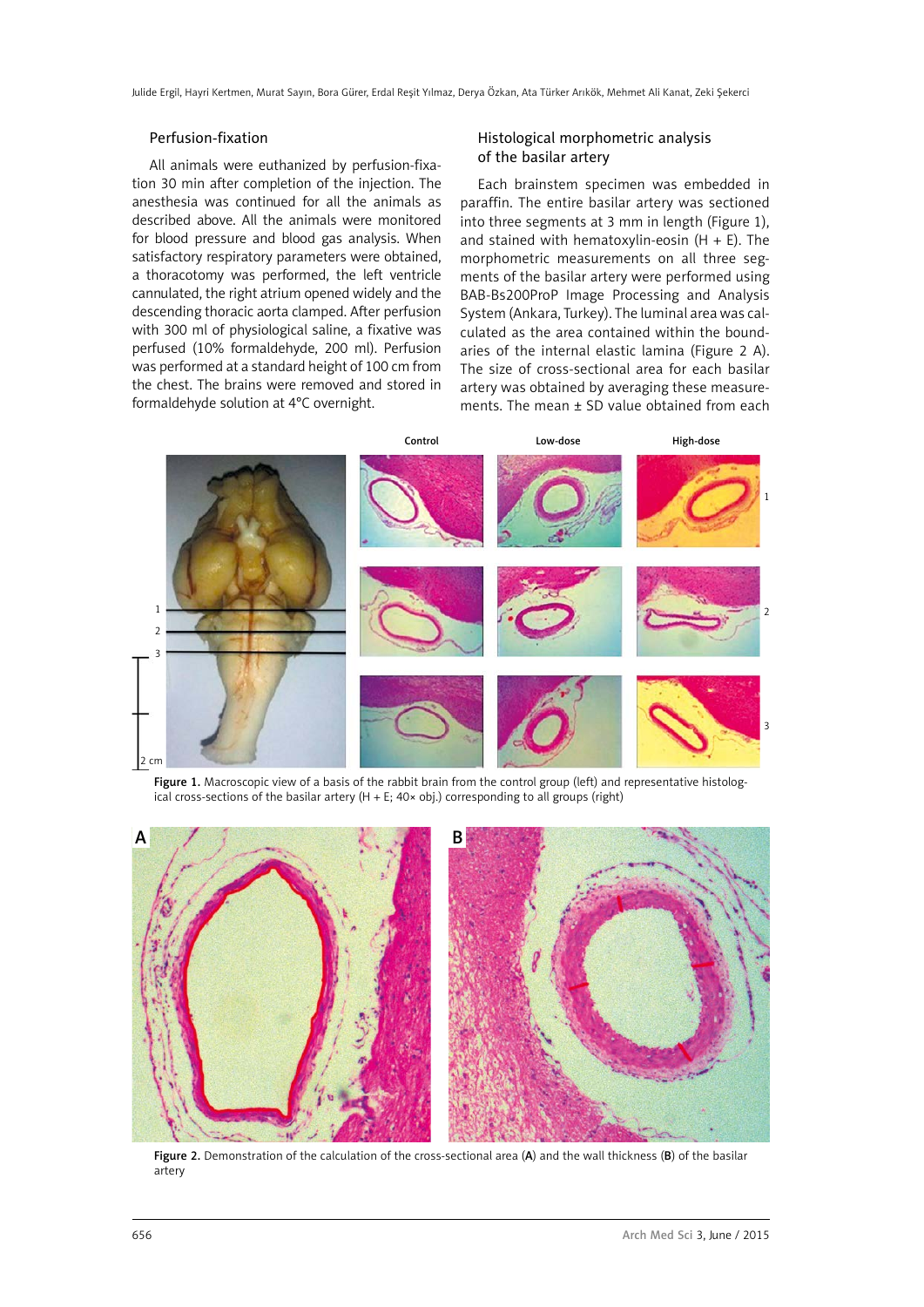Table II. Intra- and inter-observer agreement limits

| <b>Measurements</b>         | Area<br>ICC (95% CI)   | <b>Wall thickness</b><br>ICC (95% CI) |  |
|-----------------------------|------------------------|---------------------------------------|--|
| Intra-observer agreement:   |                        |                                       |  |
| 1 <sup>st</sup> Observer    | $0.995(0.990 - 0.998)$ | $0.996(0.993 - 0.998)$                |  |
| 2 <sup>nd</sup> Observer    | $0.999(0.998 - 0.999)$ | $0.998(0.996 - 0.999)$                |  |
| Inter-observer agreement:   |                        |                                       |  |
| 1 <sup>st</sup> Measurement | $0.987(0.974 - 0.994)$ | $0.986(0.971 - 0.993)$                |  |
| 2 <sup>nd</sup> Measurement | $0.987(0.973 - 0.994)$ | $0.980(0.958 - 0.990)$                |  |

*ICC – Intra-class correlation coefficient, CI – confidence interval.*

artery was used as the final value for a particular vessel.

The wall thickness between the lumen and the external border of the muscle layer was measured at four quadrants of each segment of the basilar artery (Figure 2 B). If an undulating luminal border was encountered, an extra measurement was taken from the internal elastic membrane to the external border of the muscle layer. The vessel wall thickness for each basilar artery segment was obtained by averaging these measurements. The mean  $\pm$  SD value obtained from each artery was used as the final value for a particular vessel.

All measurements were repeated three times for each artery in a blind fashion by two pathologists, and the conclusive values were obtained by averaging these measurements. Inter-observer reliability levels for area and wall thickness are given in Table II.

#### Statistical analysis

A pilot study was conducted with 9 animals for 3 groups in order to calculate the number of animals to achieve 95% power with 5% error. The software G\*Power 3.0 was used to perform power analysis. The mean basilar artery cross-sectional area was used to calculate "effect size *f*". The number of animals necessary for the study, with effect size  $f = 0.777$ ,  $\alpha$ -error = 0.05 and power  $(1 - \beta)$ = 0.95, was calculated as 30.

Data analysis was performed by using SPSS for Windows, version 11.5 (SPSS Inc., Chicago, IL, United States). Intra-class correlation coefficient (ICC) and 95% CI for area and wall thickness were calculated for determining both inter- and intra-observer reliability levels. Whether the distributions of continuous variables were normal was determined using the Shapiro-Wilk test. Levene's test was used to evaluate homogeneity of variances. Data are shown as mean ± standard deviation. The mean differences among groups were analyzed by one-way ANOVA following the post hoc Tukey test. A *p* value less than 0.05 was considered statistically significant.

## Results

The mean basilar artery cross-sectional area in the control group was 310 422.3  $\pm$ 54 199.3  $\mu$ m<sup>2</sup>. In the low-dose and the high dose groups the mean basilar artery cross-sectional areas were decreased to 144 054.4 ±28 253.9 µm<sup>2</sup> and 244 173.0 ±48 933.2 µm2 respectively. When compared with the control group the decrease in the mean basilar artery cross-sectional area was statistically significant in both low-dose and high-dose groups (*p* < 0.001 and  $p = 0.008$  respectively). When the low-dose and the high-dose groups were compared to each other, the difference was also statistically significant (*p* < 0.001) (Figure 3). The mean basilar artery crosssectional area values are shown in Table III.

The mean value of the basilar artery wall thickness was 25.4 ±3.4 µm in the control group. In the low-dose and the high-dose groups the mean



Figure 3. Mean basilar artery cross-sectional areas of the study groups

*Values are expressed as mean ± SD.*

Table III. Cross-sectional area measurements for groups

| Groups         | Cross-sectional area |
|----------------|----------------------|
| Control        | 310422.3 ±54199.3a,b |
| Jow-dose       | 144054.4 ±28253.9a,c |
| High-dose      | 244173.0 ±48933.2bc  |
| Value of $p^*$ | $\leq 0.001$         |

*‡ One-way ANOVA, a Control vs. low-dose (p < 0.001), b control vs. high-dose (p = 0.008), c low-dose vs. high-dose (p < 0.001).*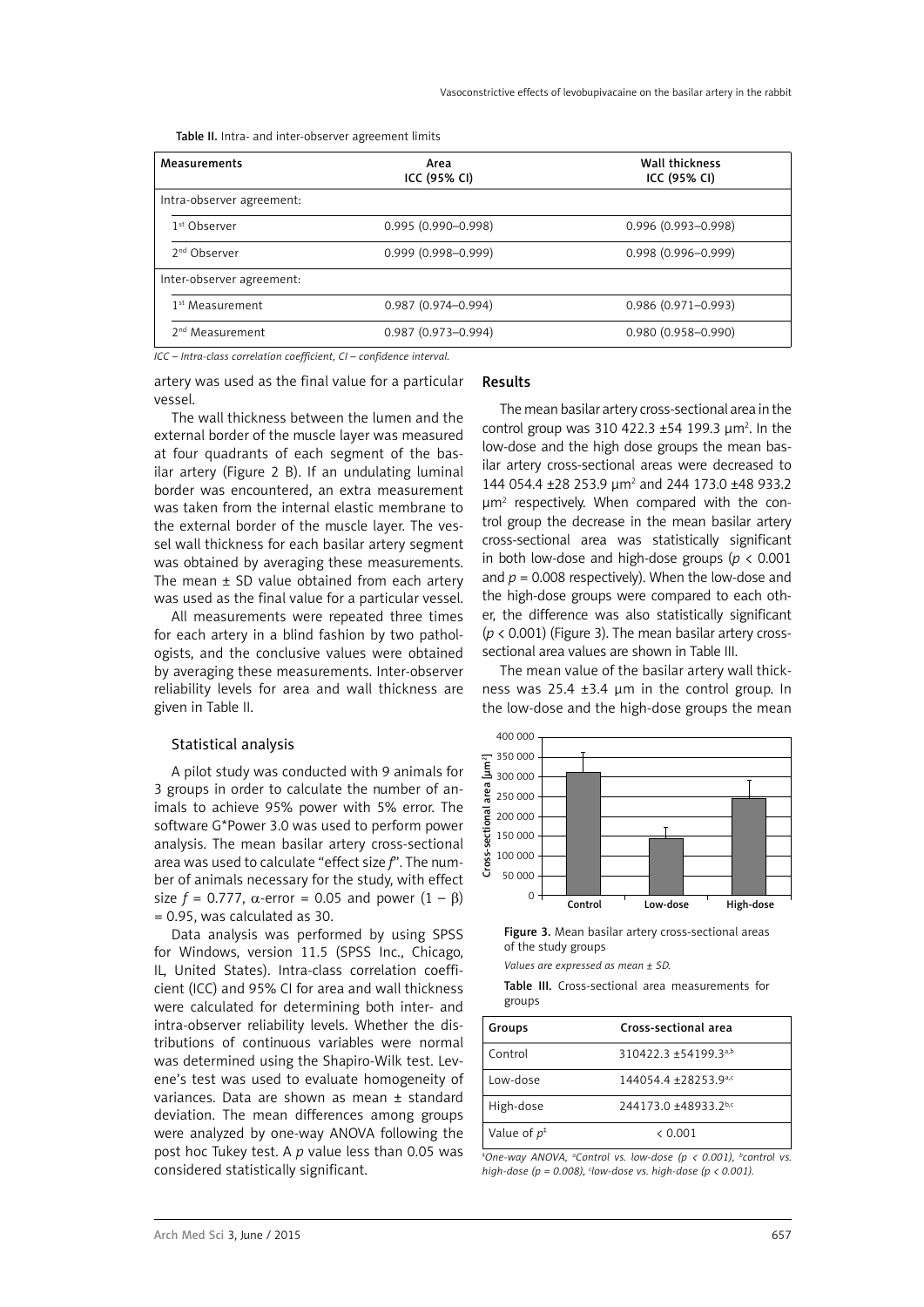

Figure 4. Mean basilar artery wall thicknesses of the study groups

*Values are expressed as mean ± SD.*

Table IV. Wall thickness measurements for groups

| Groups         | <b>Wall thickness</b> |
|----------------|-----------------------|
| Control        | $25.4 + 3.4a$         |
| Low-dose       | $45.2 + 2.3^{a,c}$    |
| High-dose      | 37.0 $\pm$ 3.2b,c     |
| Value of $p^*$ | & 0.001               |

*‡ One-way ANOVA, a Control vs. low-dose (p < 0.001), b control vs. high-dose (p < 0.001), c low-dose vs. high-dose (p < 0.001).*

value of the basilar artery wall thicknesses was 45.2  $\pm$ 2.3 µm and 37.0  $\pm$ 3.2 µm respectively. When compared with the control group, the increase in the mean basilar artery wall thickness was statistically significant in both low-dose and high-dose groups ( $p < 0.001$  for both). When the low-dose and the high-dose groups were compared to each other, the difference was also statistically significant  $(p < 0.001)$  (Figure 4). The arterial wall thickness values are shown in Table IV.

These results show that both low-dose and high-dose infusions caused significant vasoconstriction; also vasoconstriction was more significant in the low-dose group.

### Discussion

Spinal anesthesia is one of the most common interventions used in the daily practice of anesthesia. Severe neurological deficits following subarachnoid administration of local anesthetic are rare, but when they happen they have catastrophic consequences [2]. The incidence of permanent neurological injury after spinal anesthesia was reported as 1 : 20 000–30 000 [1, 13]. The most benign neurological complication of spinal anesthesia is aseptic meningitis. Furthermore, more severe complications such as cauda equina syndrome, adhesive arachnoiditis, epidural abscess, epidural hematoma, direct injury to the spinal cord, and chemical contamination of the local anesthetic have been reported [1, 2, 14].

Spinal cord ischemia following spinal anesthesia is one of the suspected reasons of the post-an-

esthesia neurological deficit [2]. It is well known that obstruction of the blood flow to the spinal cord causes spinal cord infarct leading to paralysis or paresis [2, 15, 16]. The spinal cord is very sensitive to ischemia; only 1 to 20 min of obstruction of the blood flow may cause paresis [16]. It has been suggested that during surgery under spinal anesthesia prolonged arterial hypotension may be the cause of the spinal cord ischemia [17, 18]. Nevertheless, other factors are possibly involved, as in spinal anesthesia controlled hypotension is produced without causing neurological deficit. Vasoconstriction caused by the direct effect of the local anesthetic on the subarachnoid vessels has been postulated to cause spinal cord ischemia [1, 2].

It is well documented that amino amide local anesthetics cause vasoconstriction at low doses and vasodilatation at high doses [3, 5–7, 19–22]. Levobupivacaine (an S-isomer of bupivacaine) is a recently developed amino amide local anesthetic that belongs to the *n*-alkyl-substituted pipecholyl xylidine family [4]. With its unique structure, lipid solubility and potency are increased [4, 23]. Vasoconstrictive potency of levobupivacaine has been widely studied [3, 5–12]. Direct administration of levobupivacaine caused significant vasoconstriction in rat aorta [3, 5–7], microvessels of the rat sciatic nerve [8], peripheral human skin [9, 10] and also in tonsillectomy and nasal areas [11, 12]. Levobupivacaine is clinically used at concentrations of 0.25% to 0.75% for spinal anesthesia [7, 24]. Levobupivacaine has been shown to exert vasoconstrictive effects in concentrations ≤ 0.25% [10, 12]. Newton *et al.* [9, 10] studied the human skin blood flow changes with different concentrations of levobupivacaine and bupivacaine and demonstrated biphasic effect on skin microvessels. Both anesthetics caused vasodilatation at higher doses and vasoconstriction at lower doses.

Levobupivacaine was shown to increase intracellular calcium concentration, resulting in vasoconstriction in isolated vessels [5]. A change in the concentration of the cytosolic free calcium is responsible for the calcium-dependant mechanism of vascular smooth muscle constriction [25]. Calcium is mobilized from the sarcoplasmic reticulum to increase the cytosolic free calcium concentration, which stimulates the binding of calcium to calmodulin, leading to vasoconstriction [25]. Levobupivacaine-induced vasoconstriction is also mediated by lipoxygenase pathways, which seems to facilitate calcium influx via voltage-operated calcium channels, and this mechanism is assumed to be the main mechanism of the vasoconstriction [3]. Also, lipid solubility of the local anesthetic is correlated with the vasoconstrictive effect, and levobupivacaine is a highly lipid-soluble local anesthetic [6]. Eventually, it has been